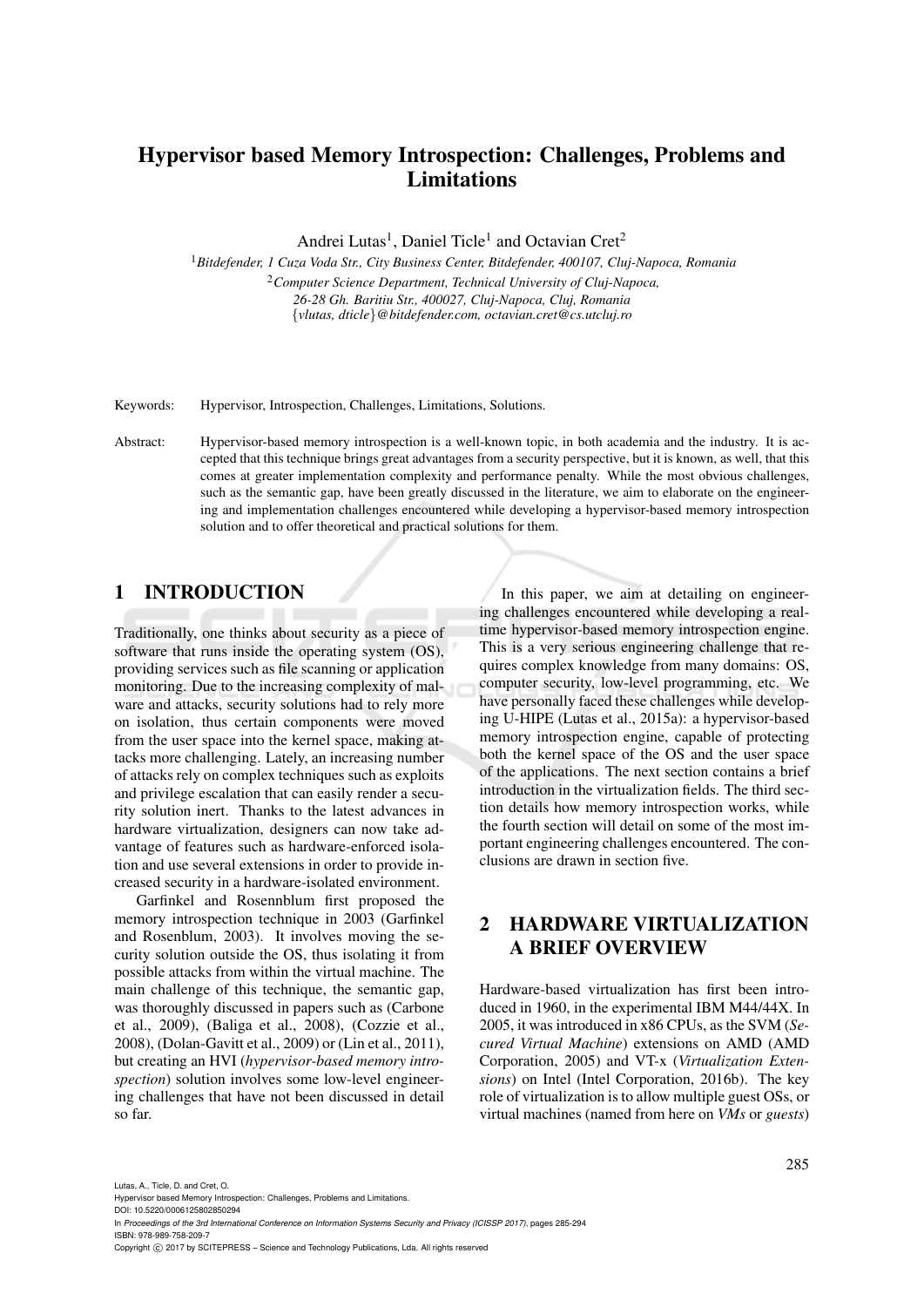to run concurrently on a host system. A virtualmachine monitor, named from here on *VMM* or *hypervisor*, controls all these VMs. A hypervisor generally uses a trap & emulate architecture, where the CPU generates an event (*VM exit*) whenever it needs special handling from the hypervisor. Examples of VM exits include executing a privileged instruction, accessing restricted I/O ports or MSRs, an external interrupt or accessing restricted memory pages. After finishing handling the event, the hypervisor returns the control to the interrupted guest via a *VM entry*.

The core structure of any hypervisor is the VMCS on Intel (*Virtual-Machine Control Structure*) or VMCB (*Virtual Machine Control Block*) on AMD (named from here on VMCS) which represents a virtual CPU (or *VCPU*). The VMCS contains all the essential information about the VCPUs: the host state, the guest state, the guest control area, VM exit and entry control and VM exit information. This structure contains the saved state of the guest or hypervisor on VM entries and VM exits, and control fields that configure how the CPU should handle various events and instructions.

VT-x and SVM were further extended with memory virtualization capabilities a second level address translation, that allows the hypervisor to directly configure a mapping from guest-physical addresses to host-physical addresses. The second level address translation (SLAT), named EPT on Intel (*Extended Page Tables*) and NPT (*Nested Page Tables*) on AMD, has a structure similar to that of the legacy IA page tables, with entries containing control bits that configure read, write or execute access. A VM has its own SLAT structure just like a regular process has its own page table hierarchy. The SLAT is fully controlled by the hypervisor, and thus enables it to enforce pagelevel access restrictions over the guest-physical memory, without interfering with the guest page tables. When SLAT is in use, there are three different types of addresses on a host system: guest-virtual addresses (1) are those addresses normally used by programs inside the VM; these translate via the legacy IA page tables into guest-physical addresses (2), which are further translated into host-physical addresses (3) using the SLAT, which are then accessed by the hardware. Figure 1 shows the memory translation mechanisms in a virtualized system.

# 3 VIRTUAL MACHINE INTROSPECTION

Hypervisor-based VM introspection is a technique of analysing the state and behaviour of a VM from the



Figure 1: Address translation with SLAT active.

outside (from hypervisor's level). It involves accessing the hardware state (CPU registers) and the physical memory of the analysed VM. However, this information is not sufficient one needs to correlate this low-level data with OS specific structures and events in order to gain knowledge about the VM state. This process is known as *bridging the semantic gap*, and several solutions were proposed for it, as mentioned in section 1. Once meaningful structures have been identified inside the guest VM, the hypervisor could configure, using the SLAT, restricted access for certain structures. In general, the process of protecting memory sits at the heart of hypervisor based introspection, and the challenges that are discussed here refer mainly to it. In addition, the VM introspection can be done both on-premise (for instance, memory analysis of a live VM or a dump for forensics) and in real-time (where the guest behaviour is continuously monitored and where performance is critical). In this paper, we will focus on the second approach.

By using the SLAT, the introspection solution can enforce restricted access to various areas of the memory. For example, kernel code-pages could be marked as being non-writeable, thus preventing rootkits (advanced kernel malware) (G. Hoglund and J. Butler, 2005) from placing inline hooks inside them. On the other hand, the introspection solution may enforce noexecute policy on certain areas such as the stacks or heaps, thus intercepting any attempt to execute code from those areas, which are almost always indicative of an attack. No-read policies can also be used, for example, to hide code or data that the introspection solution protects inside the guest (for example, from an in-guest security solution). The normal flow of events on a protected VM looks like the one depicted in Figure 2. There are two main possibilities for handling each event intercepted by the introspection logic: it will either be emulated if it is considered legitimate or blocked, if it is deemed to be malicious. While blocking an attack is simple (the faulting instruction can simply be skipped), legitimate accesses must be emulated. In general, there are two types of such cases:

1. Benign accesses inside protected structures. In some cases, the introspection logic wishes to allow certain components (usually belonging to the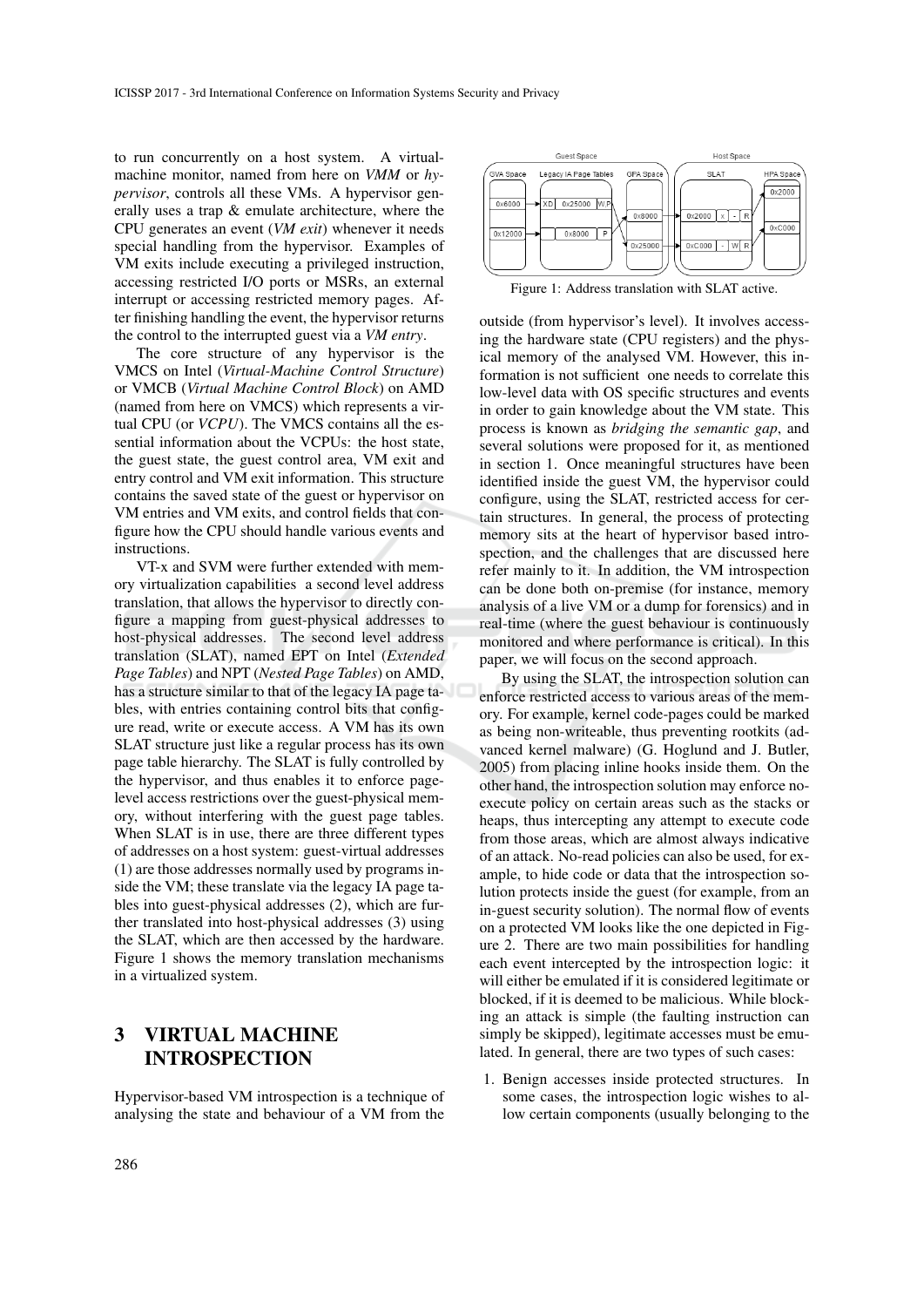OS itself) to access the protected structure;

2. If the protected structure is less than 4K (minimum page size), and since the protection works by restricting access for 4K guest-physical pages inside the SLAT, there may be cases where the software accesses other structures located inside the same page with the protected structure;

Creating a security solution than runs outside the protected VM is a very complex task, but there are several reasons why it is worth implementing:

- 1. *Hardware-enforced isolation*. A traditional security solution runs within the VM, and is susceptible to attacks: even if it runs in the most privileged mode inside the OS kernel, an attack may employ complex techniques such as privilege escalation (ref, a) in order to gain higher privileges. When the malware runs at the same privilege level as the security solution, it can easily bypass or disable it.
- 2. *Ability to monitor CPU-level events*. Certain events cannot be monitored from within the VM. For example, it is not possible to be notified when a hardware register is being modified. When running inside a hypervisor, there are multiple CPUlevel events that the introspection logic can intercept in order to provide security; for instance, the system call registers may be modified by rootkits in order to place a system-wide syscall hook.
- 3. *Ability to monitor memory without interfeering with the OS*. It is not possible to monitor memory accesses inside the VM without heavily interfering with the OS. When running inside a hypervisor, one can leverage the SLAT in order to place restrictions on guest-physical pages, beyond the OS capabilities.
- 4. *Increased usage of virtualized environments*. Cloud service providers heavily rely on virtualization, which offers the capability of securing multiple VMs without having to install a security solution in each one of them.

It is therefore clear that hypervisor-based introspection is a solution to current security, scalability and deployability demands. In addition, CPU vendors



Figure 2: Introspection events handling flow.

keep adding new features that can help improve performance for such an application: virtualization exception, VM functions and probably more are yet to be revealed (D. Durham, 2014).

# 4 CHALLENGES AND **SOLUTIONS**

As discussed earlier, creating a hypervisor-based memory introspection solution has significant advantages: isolation, greater visibility inside the monitored system and the possibility to provide CPU and memory protection that would otherwise be very difficult to achieve. Aside the obvious challenge of the semantic gap, there are several other low-level engineering challenges that arise when developing such a solution.

#### 4.1 Accessing the Guest Memory

*Challenges*. As already detailed in the previous section, the SLAT mechanism introduces a new level of address translation and has to deal with accessing guest-virtual and guest-physical memory. In both cases, the translation of the accessed memory must be handled by the introspection logic (Lutas et al., 2015b), in order to ensure that the page is present and to obtain the final host-physical address.

Mapping and translation events can described by two functions: *f* for mappings and *g* for translations. We first define the function *fhpa* that maps host-physical memory. This function needs to find a free region inside the hypervisor virtual address space and add a new entry for it, thus making it accessible. Translation Lookaside Buffer (TLB) invalidations on all the physical CPUs would further be required, either when mapping or unmapping the desired page. Once such a function is available, we need a function *fgpa* that maps guest-physical memory. In order to do that, we also need a function *ggpa* that translates the given guest-physical address into a host-physical address using the SLAT tables. This involves walking each level of translation and validating the results at each step. Finally, in order to map guest-virtual memory, we need *fgpa* together with a new function, *ggva* capable of translating the guest-virtual address into a guest-physical address, using the guest legacy IA page tables. If we monitor a guest OS running in long mode, the legacy IA page tables will be four levels deep, meaning that mapping one guest-virtual page *v* would lead to the following sequence of function calls:

$$
f_{\text{gva}}(v) = f_{\text{gpa}}(g_{\text{gva}}(v))\tag{1}
$$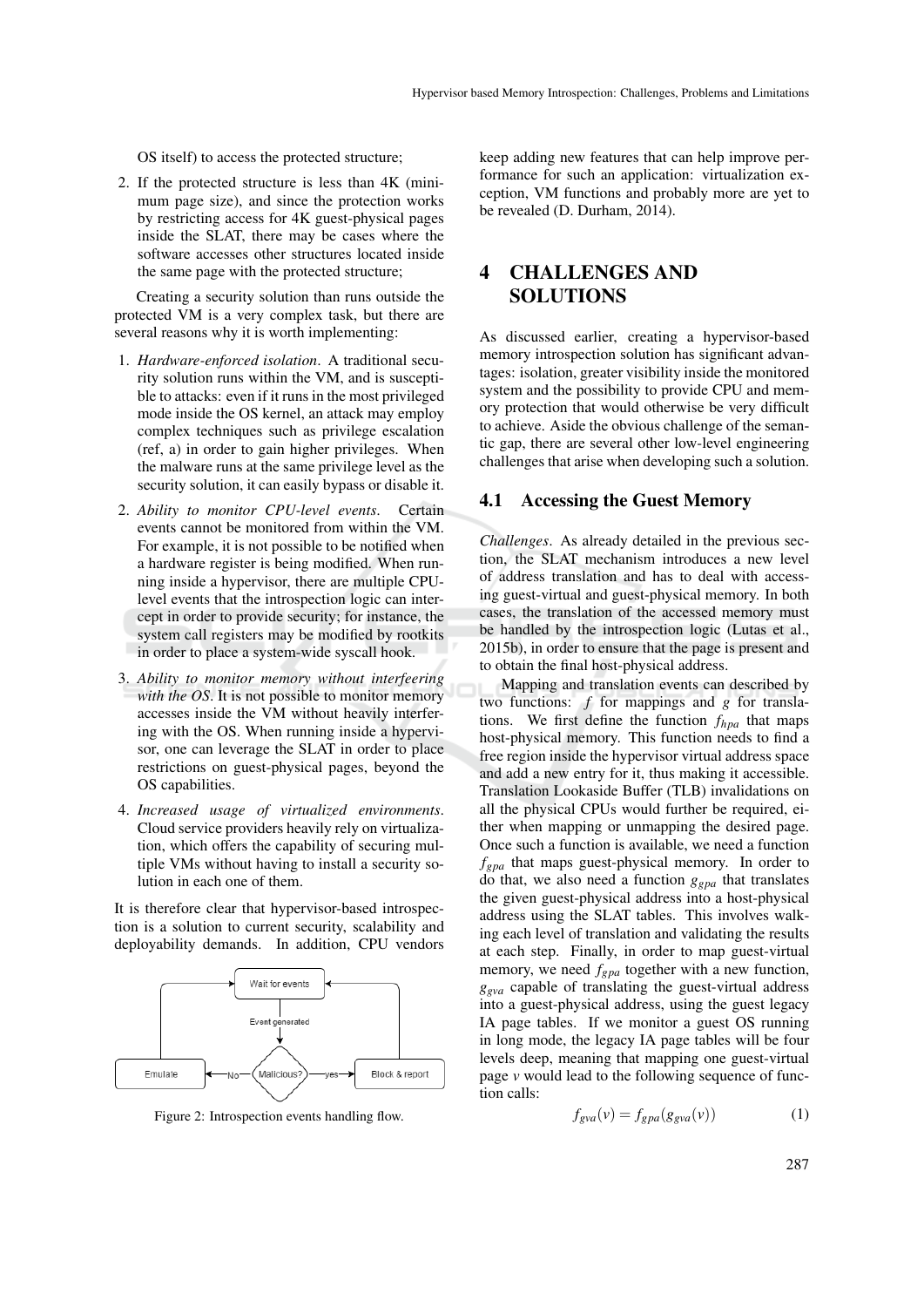Each translation involves more mappings: translating the guest-virtual address *v* into a guest-physical address *p* involves 4 physical address mappings, one for each level of translation (page map level 4, page directory pointer table, page directory and page table) assuming long-mode paging:

$$
g_{gva}(v) = f_{gpa}(pml4) + f_{gpa}(pdp) +
$$
  

$$
f_{gpa}(pd) + f_{gpa}(pt)
$$
 (2)

The *fgpa* function implies two steps as well:

$$
f_{\text{g}p\text{a}}(p) = f_{\text{h}p\text{a}}(g_{\text{g}p\text{a}}(p))\tag{3}
$$

The final sequence of function calls is complex, involving mapping five different guest-physical pages, which in turn translate to mapping five different host-physical pages. Such events may be rare in some scenarios, but when a high-performance, realtime, user-mode memory introspection solution is desired, the events may be dense enough to pose performance issues. Figure 3 shows the time spent, on average, inside memory mapping routines on a 64 bit Windows 8.1 system, in each event, in a normal usage scenario. It is worth mentioning that some intervals include each other: for example, the Map GVA interval includes portions of the Translate GVA and Map GPA intervals, since mapping a guest-virtual page involve multiple physical mappings.

*Solutions*. There are several optimization options:

- 1. Keeping the entire host-physical space mapped inside the host virtual space. This eliminates the need to map host-physical memory, as it would be already mapped at a predetermined address. This solution considerably improves the performance, but it has the drawback of using a significant portion of the host virtual address space to map the guest space. Furthermore, while modern CPUs use 48 bits of virtual addresses (in long mode), the width of the physical addresses may exceed 40 bits (it is currently defined to be up to 52 bits), thus making this approach unscalable.
- 2. Using caches, as a trade-off between scalability and keeping pages mapped inside the introspection memory space. According to our tests, it is clear that the improvement is significant (see Figure 4). But caches increase the code-base of the introspection solution and may be complex to implement, as they need to be flushed on certain events (for example, translation modifications). The caches we implemented simply maintain a batch of often-accessed pages mapped inside the introspection solution's address space, thus avoiding costly translations and memory mappings.

3. Dedicated CPU instructions. This would be the most efficient solution, bringing native performance for guest memory access. Some research in this direction has already been done (Serebrin and Haertel, 2008). The CPU could implement instructions capable of reading guest-physical or guest-virtual memory. The access would be done in the context of the current VMCS, thus directly exposing both the guest CR3 and the SLAT tables used by that VM. We cannot accurately estimate the complexity of such a solution, but it should offer native performance, similar to regular memory accesses (Lutas et al., 2015b).



Figure 3: Percent of time spent in memory-mapping routines.



Figure 4: Percent of time spent in memory-mapping routines (with caches).

#### 4.2 Protecting Pageable Memory

*Challenges*. Protecting memory inside SLAT works only for guest-physical pages; however, the OS and the applications use guest-virtual addresses, which translate to guest-physical addresses. In order to provide protection for any given guest-virtual page, the introspection solution has to first translate it into a guest-physical page, by using the in-guest legacy IA page tables. This strategy is effective as long as the translation does not change; if it does, the introspection solution must find a way to maintain protection on the guest-virtual address. There are three cases that must be handled (Lutas et al., 2015a):

- 1. Page is removed from memory (swapped-out);
- 2. Page is brought in memory (swapped-in);
- 3. Page is moved somewhere else.

Another problem may be maintaining page table protection among various virtual address spaces: each process has its own, private virtual address space, represented by a dedicated page table hierarchy. While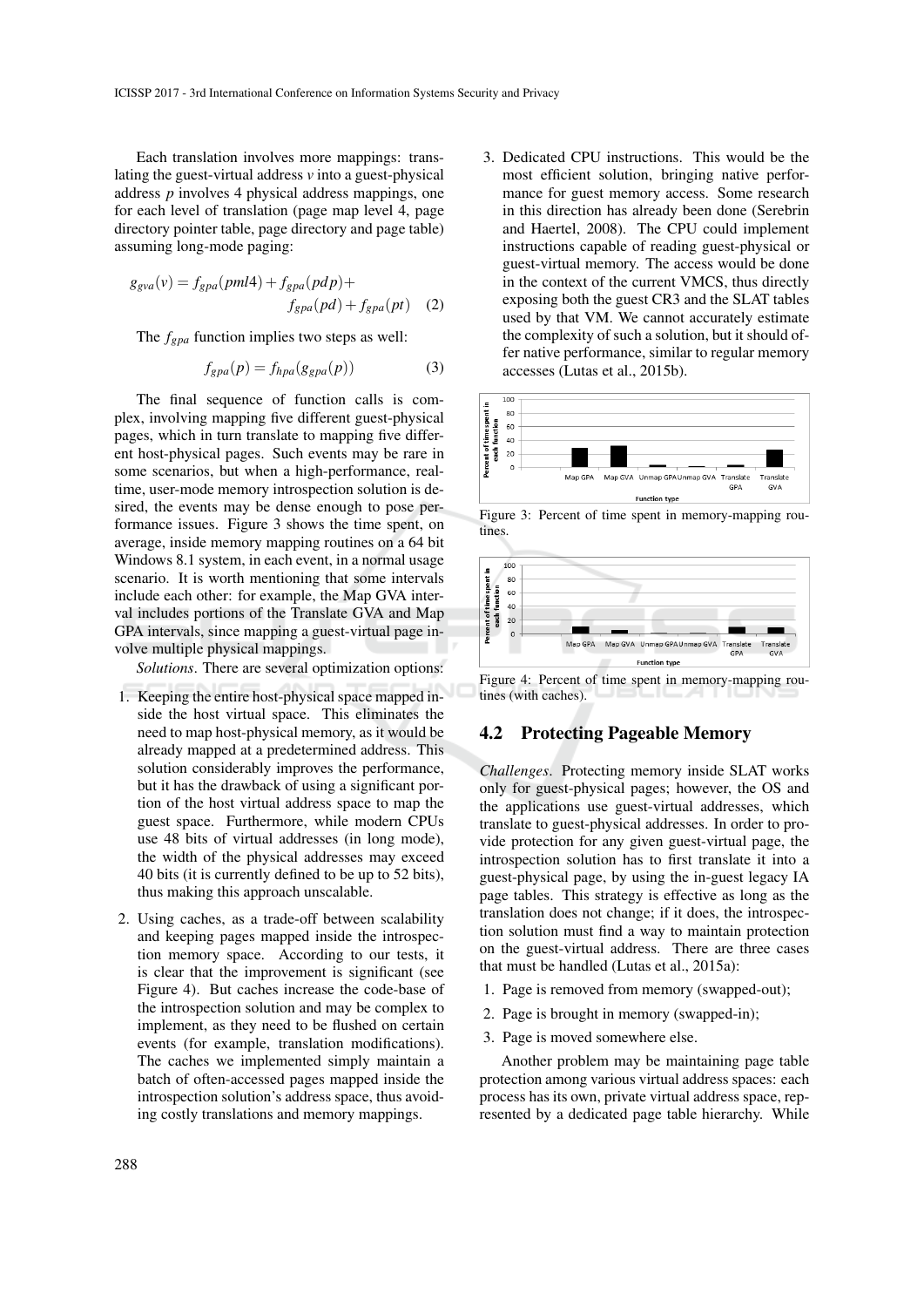modern OSs, such as Windows and Linux share the kernel space amongst all the processes (meaning that the kernel space is global and identical in every virtual address space), an attacker may build custom page table hierarchies that would lead to malicious translations. In order to avoid this, introspection logic would have to intercept CR3 loads and make sure it intercepts the page tables in every existing virtual address space. This has a significant negative impact on the performance: the number of CR3 loads will increase linearly with the number of existing processes.

*Solutions*. If not handled properly, these situations may lead to undesired effects, such as loosing protection on the page or protecting an undesired page. It is imperative to find a way to intercept such swap events. The most obvious way to do this is by intercepting the guest page tables. The implementation of this method is complex and it leads to significant performance penalties, as for every guest-virtual page, one needs to intercept writes in up to 5 actual guestphysical pages: one for the actual guest-physical page that is translated from the protected page and up to four more writes on each page table that translate the given guest-virtual address. By intercepting the entire hierarchy of page tables, the introspection logic ensures that any translation modification would be trapped via an EPT violation, thus allowing the protection to be adjusted. On each page table write, the introspection logic needs to decode the written value, in order to analyse the modification type. While the OS may modify several bits inside the entries (for example, the accessed or dirty flags), only three types of events are of particular interest:

- 1. The new value has the present bit set, while the old value has the present bit 0: this is a swap-in operation, meaning that the guest-virtual page has just been mapped back into the memory; the introspection logic must add protection on the newly mapped guest-physical page;
- 2. The new entry has the present bit 0, and the old entry has the present bit set; this means that the page is being swapped out, and the introspection logic has to unprotect the underlying guestphysical page;
- 3. Both the new and the old entry have the present bit set, but the guest-physical addresses are different; in this case, the introspection logic must unprotect the old page and add protection on the new page.

#### 4.3 Accessing Swapped-out Memory

*Challenges*. Inside the kernel mode, most of the critical data structures are always present in physical memory they are non-paged, which means that the OS will never swap them out. Doing kernel introspection is, therefore, usually very straightforward. In the case of process memory introspection, it is usually the reverse only the most accessed pages are committed and present inside the physical memory, while all the other pages are swapped out. The introspection logic may need to access such swapped-out pages in order to properly identify the process-specific structures, but it cannot do so if these pages are not present inside the physical memory.

*Solutions*. Here are some ways to solve this issue:

- 1. Directly access the swapped out data inside the swap file. This can be very difficult, since the format of the swap file is highly specific to the OS and the introspection logic would need access to the storage device where the swap file resides;
- 2. Intercept writes inside the IA page tables entries that translate the needed page and wait for it to be swapped in. This has the advantage of simplicity, as it only relies on permission modifications inside SLAT, but it does not ensure that the page will ever be swapped in;
- 3. Forcefully inject a page-fault exception inside the guest (Lutas et al., 2015a). When employing the technique from point 2, one can force the needed page to be swapped in by injecting a page-fault inside the guest. This adds complexity to the previous technique, as the page-fault must be injected with care; the correct process context must be loaded and the OS must accept the fault. There are cases, for example high IRQL (M. Rusinovich and D. Solomon and A. Ionescu, 2012) on Windows, where a page-fault would cause on OS crash. While in user-mode, the OS will always accept page-faults. This method has been already described in detail in (Lutas et al., 2015a).

#### 4.4 4K Granularity

*Challenges*. As previously mentioned, one of the key roles of hypervisor-based memory introspection is memory monitoring. This can be done by using the SLAT, as it is fully in the hypervisors control. One way to provide protection and monitor the guest VM is by modifying guest-physical pages permissions inside the SLAT. For example, one could intercept all write operations inside a given guest-physical page by setting the *write* bit to 0. This way, any instruction or event that would cause a memory store inside that guest-physical page would trigger a SLAT violation. The memory introspection logic can analyse the event and decide whether it is legitimate or not.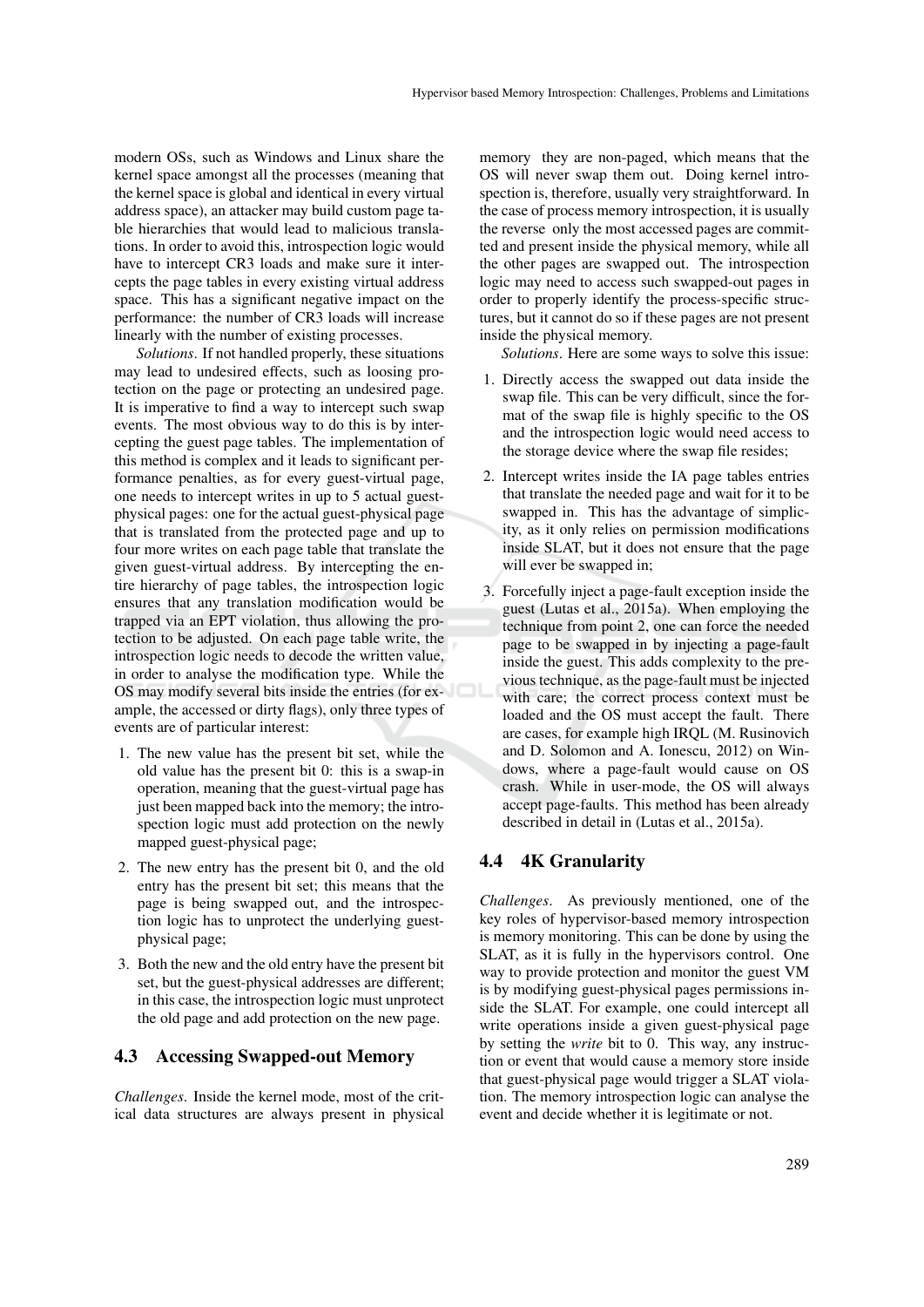The problem is that the minimum granularity is the minimum size of an EPT page (4K). In order to intercept writes inside a smaller range, one has to handle writes outside the given range, as well. While there are multiple ways to address this issue, the number of writes inside the 4K page, but outside the protected range, might induce a significant performance impact. Depending on the specific of the introspection logic, this may severely limit either the functionality or the performance of the solution. A simple example is the protection of small, heap or pool allocated objects, such as processes or threads. These structures are usually smaller than a single page, and even inside these structures, one may not wish to intercept writes on every field. A security application may protect, for example, a field that links the structure into a global list of such objects, or a field that contains security related information, in order to prevent malicious modifications. In this case, a word size or a small multiple of a word size interception would be useful. However, protecting such a small range inside the page may incur a significant performance penalty, as the same page can contain multiple other structures allocated in it. Even in the same protected structure, there may be portions that are written very often. In many cases, the performance impact of intercepting a small range of any structure inside a page of memory will be difficult to predict: it may be near zero if that page does not contain any other allocated structures or it may be extremely high if volatile readwrite structures are allocated there. –INI

*Solutions*. Here is a list of possible solutions:

- 1. Make sure each protected structure is allocated at a page boundary. This approach has 3 drawbacks:
	- The memory allocator must be intercepted;
	- Writes inside the structure can still take place;
	- Increased memory usage.

This solution can be a compromise between complexity and performance. However, it may not be very scalable, as forcing many structures to be allocated into their own page can cause serious memory consumption. For example, 100 128B sized structures would cause a total of almost 400KB of space to be wasted. In addition, simply intercepting the memory allocator may induce additional performance overhead, although deterministic and not noticeable, according to our tests (Lutas et al., 2015a).

2. CPU extensions. Ideally, all the unwanted exits would be eliminated if the CPU would provide a bit-level protection mechanism. This is probably extremely difficult to achieve in today's hardware, but a granularity of several bytes (Sahita et al.,

2014) (for example, 128 bytes) would be more than enough to offer significant performance gain for existing solutions and to offer the possibility to protect new structures. We have used the 128B (2 x cache line size) granularity and we have measured the potential performance improvement for various data structures, on Windows; the results are illustrated in Figure 5



Figure 5: 128 bytes granularity protection stats.

#### 4.5 Accessed and Dirty Bits

*Challenges*. Whenever the CPU does a page walk, it sets the accessed and dirty bits (A/D bits) inside the page tables. These writes trigger a SLAT violation if the page tables are marked as non-writable. Handling these events by the introspection logic can be done either by single stepping the instruction that triggered it, or by emulating the entire page walk. The A/D bits may not be of a significant importance for the introspection logic: in our particular implementation, we ignore them entirely. In order to asses the performance impact induced by the page-walker, we have simulated a high memory pressure scenario, where large amounts of memory are allocated, used and freed frequently. We ran the simulation for 10 minutes, on Windows 8.1 x64, and we plotted the number and percentage of A/D bits induced EPT violation in each second, creating two histograms: one with the absolute number of A/D bit induced faults and one with the fraction of A/D bit induced faults out of the total number of EPT violations. The results can be seen in Figure 6 and Figure 7. In figure 7, one can notice that often the number of page-walker caused faults exceeds 100,000 per second and many times the totality of the EPT violations are represented by such events.

*Solutions.* Unlike the other challenges discussed so far, this one is difficult to avoid directly in software. Here are some of the possible solutions:

1. *Always keep A/D bits set*. This ensures that once the CPU sets the A/D bits inside a page table, the OS will never reset them. This has the disadvantage of being invasive and it may even cause disruptions to the OS memory manager.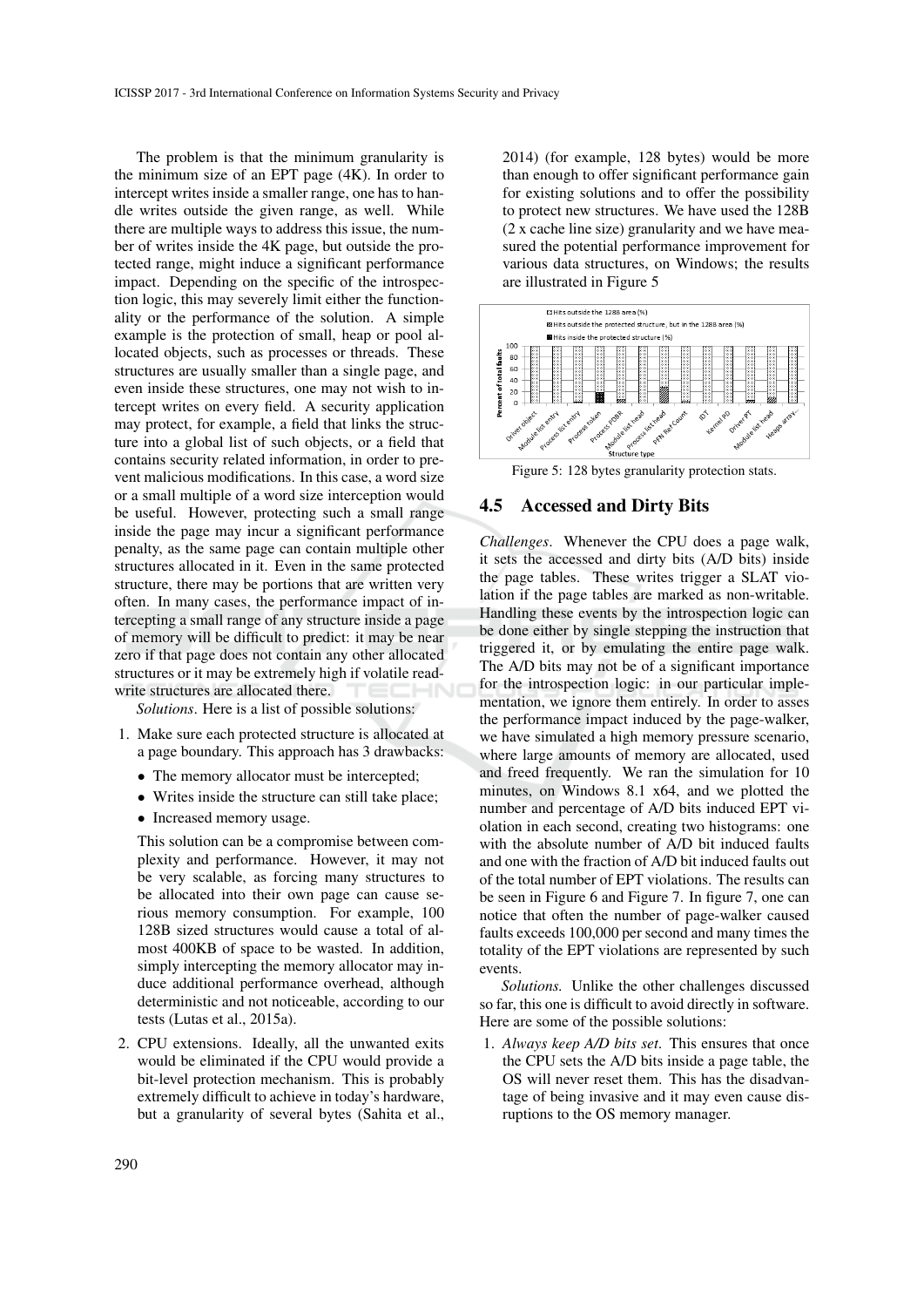

Figure 6: Frequency of A/D bit induced EPT violations in a 10 minutes time frame.



Figure 7: Fraction of A/D bit induced faults in a 10 minutes time frame.

2. *Hardware Solution.* Some CPUs (specifically Intel) already provide a dedicated bit inside a VMCS field that indicates when an EPT violation was caused by the CPU page walker (AMD Corporation, 2005, Vol. 3, Ch. 27). It may be possible to avoid these exits altogether, and simply ignore the page walker whenever it accesses the page tables. Just like the other hardware extensions, this is also speculative with regard to the complexity of the possible implementation, but the improvement would be significant: not only would the A/D bit exits be removed, but a page-walker would no longer be needed inside the introspection logic.

#### 4.6 Instruction Decoding

*Challenges*. When dealing with SLAT faults, the introspection logic must decide whether the access is legitimate or not. Many times, in order to do so, the instruction that caused the fault must be analysed, in order to obtain some information such as the size of the access or the new value stored in memory, so an instruction decoder must be part of the introspection logic. While simply decoding an instruction in order to determine the operands and access size is not a very computational intensive task, there are some special cases and events, due to the CISC character of the x86 instructions set, that need special handling and cannot be generically treated:

1. IDT (Interrupt Descriptor Table) accesses as part of an exception or interrupt delivery. There is no dedicated field inside the VMCS to indicate this kind of access, and intercepting reads inside the page that contains the IDT may lead to such events. This kind of event could be handled by checking dedicated VMCS fields indicative of event delivery, which means that the fault took place as a result of such an event;

- 2. GDT (Global Descriptor Table) or LDT (Local Descriptor Table) accesses as part of loading a segment descriptor or setting an accessed bit inside a segment descriptor. This kind of events can be handled by inspecting the faulting instruction any instruction that loads a segment, for example, will also load the underlying descriptor;
- 3. TSS (Task State Segment) accesses as part of a task switch or delivery of an interrupt or exception. Certain branch instructions may lead to a task switch in certain conditions; this can be inferred from the instruction itself. A more tricky case is a task switch that takes place as a result of an exception or interrupt;
- 4. BTS (Branch Trace Store) and PEBS (Precise Event Based Sampling) memory stores. These take place asynchronously and decoding the instruction at which boundary the fault took place will not be helpful. A possible solution is to check the memory range of the faulted address (which can be done by inspecting certain MSRs), and seeing if it lies within BTS or PEBS region;
- 5. PT (Processor Trace) stores. These are very similar with the BTS/PEBS events, and they may be detected by checking the faulted address against the PT memory range.

These events, although peculiar with respect to SLAT faults, may be expected and properly detected if the instruction is carefully inspected or if additional validations are made, but in some cases, it is very difficult to determine the size of such a memory access. In the case of IDT, GDT, LDT or TSS, the size of the access would be obvious (one or two memory words); in case of a BTS, PEBS or PT store the size may not be directly obtainable, leading to a possible problem in handling the fault event. In addition to these events, there are also instructions that need special handling:

- 1. XSAVE/XRSTOR instructions. These instructions operate on multiple register sets and the access size cannot be directly determined. Instead, an introspection logic has to query for enabled features in XCR0 (Extended Control Register 0) or IA32 XSS ENABLE. In addition, it has to do several CPUID queries to determine exactly the offsets inside de XSAVE area and the size of each saved component;
- 2. MPX instructions. BNDLDX and BNDSTX have the documented side-effect of doing a load or a store inside the bounds tables. This structure is somewhat similar to the IA page tables, and it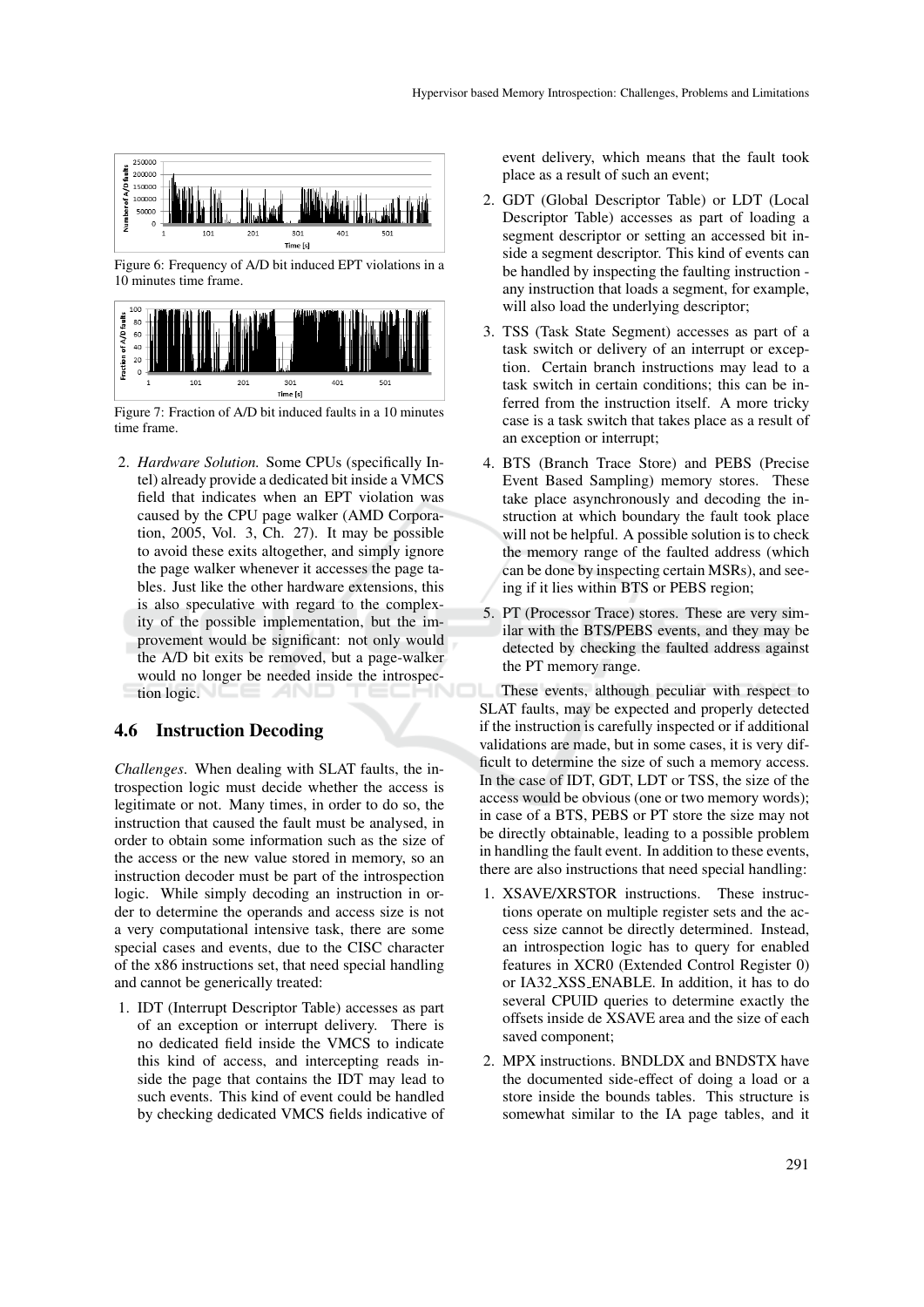is not encoded in the instruction its base can be extracted from the BNDCFGU (in user-mode) or BNDCFGS (in kernel-mode) register. It is two levels deep, so special care must be taken when checking for bound access, in order to properly handle both bound directory and bound table accesses;

- 3. CET enabled instructions. If Intel Control flow Enforcement Technology is enabled (Intel Corporation, 2016a), the behaviour of some instructions changes. The most important modification appears at the level of procedure call and return instructions: these access a new CPU structure, called the *Shadow Stack*. Procedure calls automatically store the return address on this new structure, and return instructions load it, in order to make sure it hasn't been altered. The shadow stack is pointed by a new CPU register, called the SSP (*Shadow Stack Pointer*), and this capability can be enabled for both user and supervisor code. Initial documentation doesn't indicate whether a shadow stack access is flagged in the VMCS, so specific range checks can be made, in order to see if the accessed address lies within that range;
- 4. Scatter-gather instructions. This is a special class of instructions introduced in the AVX2 and AVX512F instruction sets that are capable of accessing multiple separate memory addresses - these addresses can even reside in separate pages. For example, the instruction *VPSCAT-TERDD [RAX + ZMM0], ZMM1* can write to up to 16 different memory locations;
- 5. String instructions. Instructions such as MOVS both read and write memory, so special handling is needed, since they cause both read and write SLAT faults;
- 6. Instructions that may trigger another type of VM exit before doing the memory access. These instructions will trigger a VM exit before actual execution (before accessing the memory and getting a change to cause a SLAT fault). The introspection logic needs to make sure that on every event pertaining the execution of such an instruction it will also validate the accessed guestvirtual address and guest-physical address against the legacy IA page tables and SLAT permissions. For example, the guest VM may attempt to execute XSAVES instruction, which is configured to cause a VM exit. The hypervisor may emulate the instruction without fully validating the SLAT, and thus it may bypass protections established by the introspection logic. Instructions that can cause a specific VM exit and that can also access memory

include string I/O instructions, VMX instructions or descriptor table accesses.

*Solution*. Although there are many special cases that must be handled by the introspection logic, usually there are a small number of instructions that trigger events. In our tests, we have discovered that more than 95% of all the instructions that ever trigger an EPT violation are simple MOV instruction. This behaviour is constant on both 32 and 64-bit OSs and has been confirmed on both Windows and Linux.

In addition to the logic handling challenges, instruction decoding constitutes another problem. While this can be done quite easily, and there are several disassemblers available (i.e. Capstone, distorm, udis86, etc.), the introspection logic has to repeat this task on every VM exit. Mapping memory and decoding the instruction on each exit can be very expensive, so an instruction cache can be used: save tuples (instruction pointer, decoded instruction) on each event, which allows a fast lookup of the faulting instruction on future events. If a new VM exit is triggered from an instruction pointer that has already been cached, the introspection logic can retrieve the decoded instruction directly from there, thus significantly improving performance. In addition, the CPU might provide basic information to the hypervisor, such as the access size that caused the fault or the instruction bytes, thus relieving the hypervisor or the introspection logic from doing costly decodes.

## 4.7 Instruction Emulation

*Challenge.* Legitimate memory accesses that trigger SLAT faults must be handled by the introspection logic. There are two possible *solutions* to this:

- 1. *Instruction Emulation.* An instruction emulator must simulate the behaviour of the emulated instruction entirely. Not only is this complex, but it should also be able to handle every instruction supported by the target ISA. In the case of the x86 architecture, the ISA has been greatly extended over the years and it now contains several thousand different instructions, some of which are very complex to handle. The code base of a complete emulator would be of significant size, therefore increasing the attack surface and making the introspection logic or the hypervisor vulnerable (ref, b). In addition, an emulator would have to pay extreme attention to special cases such as cross-page accesses, time of check vs. time of use or instructions that access multiple pages and are capable of triggering more that one SLAT fault;
- 2. Single stepping. This approach has the great advantage of being generic: it can handle any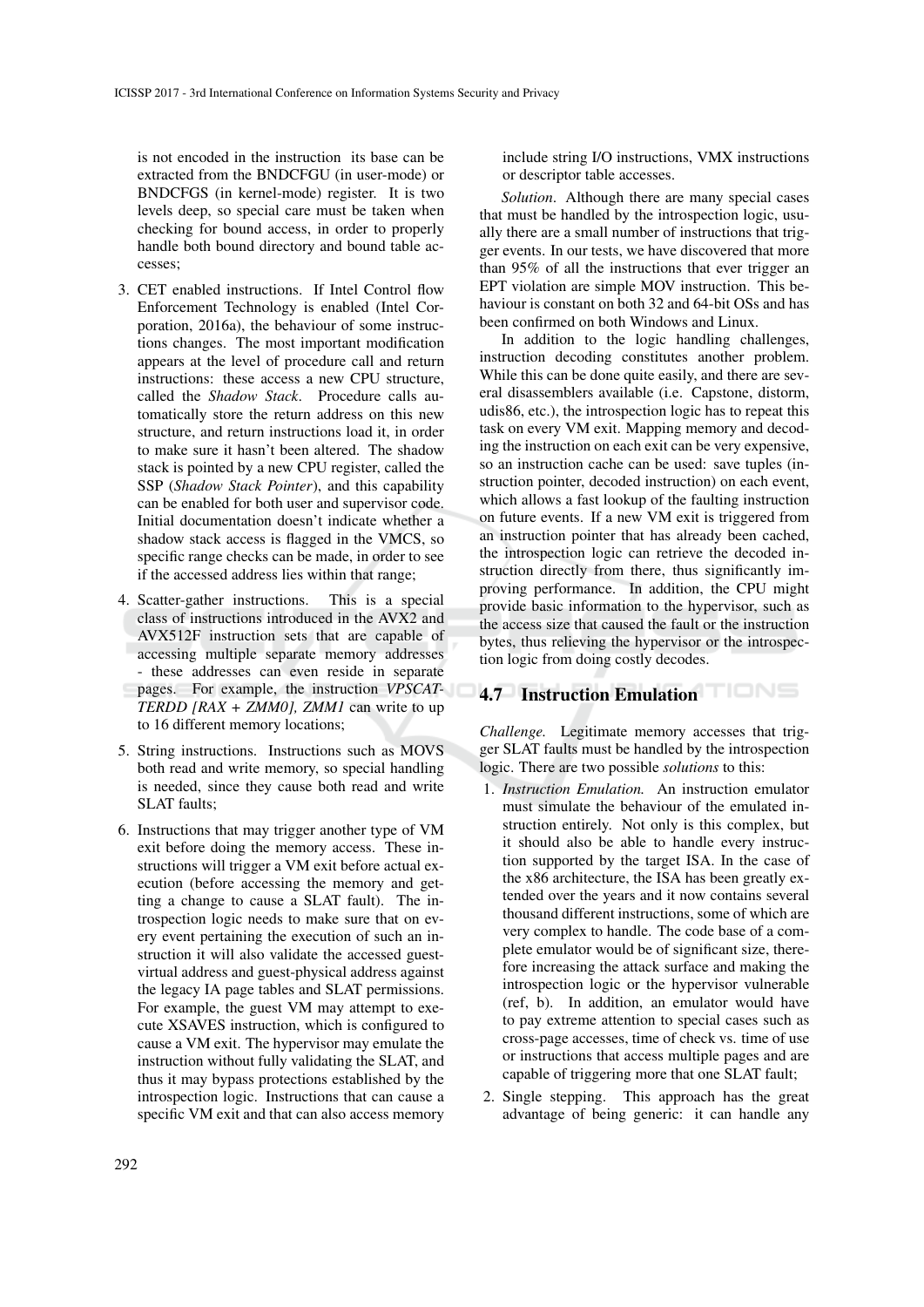instruction without needing special knowledge about it. In addition, this mechanism does not have to specially handle instructions that cause multiple faults: its incremental nature (granting permission for each page once it is validated) ensures that an arbitrary number of concomitant faults can be handled. This mechanism works by temporary removing the protection from the accessed page, thus allowing the instruction to complete successfully. If the instruction would trigger a new fault, the mechanism can be invoked in a recursive manner. While the protection is disabled, the introspection logic has to make sure that other VCPUs won't modify the content of the pages while the single-stepping occurs. This can be done in at least two ways:

- Pause all the other VCPUs while the faulting one single-steps the instruction. This ensures that only the faulting VCPU runs code while the protection is removed from SLAT;
- Create a dedicated single-step SLAT that would be used only while single-stepping the faulting instruction. This allows use to load a new SLAT on the VCPU that will single-step the access.

In each case, a significant performance impact would accompany this technique: at least two separate VM exits would have to be handled for each single-stepped instruction - one for the actual event that triggered the single-stepping and one more when finishing single-stepping, that would allow us to resume all other VCPUs or restore the original SLAT. A better approach would be to use an instruction emulator for the most common instructions (for example, the MOV instruction, which accounts for more than 90% of all the VM exits) and use the singlestep mechanism only for unsupported instructions, thus using the great advantages from both techniques. A security issue with both emulation and singlestepping is the cross-VCPU instruction modification attack (ref, b). Such an attack would leverage multiprocessors systems in order to modify an instruction at the right moment: after it has generated a VM exit and has been analysed, but before being emulated or single-stepped. Such an attack can be prevented by properly validating the instruction before emulation or single-stepping.

Since single-stepping is the most desired approach, the hardware could help into achieving this more efficiently by allowing the hypervisor to temporary override SLAT permissions. Such a mechanism would involve one or more fields in the VMCS that would contain a guest-physical address together with the override bits. While enabled, such a mechanism would allow the faulting instruction to access a given

address if it is in the override list, even if SLAT would otherwise deny it. The single-stepping mechanism could be automatically disabled by the CPU once the faulting instruction has been executed. Therefore, we would not need an emulator or a specific singlestepping mechanism, and one could handle any instruction by simply writing to some fields inside the VMCS. In order to handle instructions that cause multiple faults, several such guest-physical override fields could be present. In our tests, we discovered that in more than 57% of the cases, the instruction can be single-stepped in a single iteration (the instruction triggers only one SLAT fault), and about 20% of the instructions trigger two and three faults. The detailed results can be seen in Figure 8. Less than 1% of the instructions trigger 5, 6 or 7 faults, and we did not encounter any instruction that triggers 8 or more faults.



Figure 8: Probability of multiple SLAT-faults events.

The reason why multiple faults can be triggered by a single instruction is that multiple guest-physical pages are accessed when executing any given instruction. For instance (ignoring the accesses made to fetch the instruction), an instruction that writes a single byte inside a given page may cause five different guest-physical accesses in long mode: four accesses inside the IA page tables and one access inside the actual page. An instruction such as MOVS that makes a page-boundary access may access 2 pages when reading, 2 pages when writing and up to 16 page tables (2  $x$  4 + 2  $x$  4). These cases are rare, however, and if they occur, they could be handled directly in software.

#### 5 CONCLUSIONS

We presented in this paper low-level engineering challenges that we have encountered during the development of a hypervisor-based memory introspection engine. While we do not claim that this is a complete list or that the solutions that we implemented or proposed are the only ones possible, we think they are representative, relatively easy to implement and effective.

The most problematic challenges are the hardware limitations that also induce the highest performance impact: page granularity protection and accessed/dirty bits. While we cannot asses the complexity or costs of implementing the proposed extensions